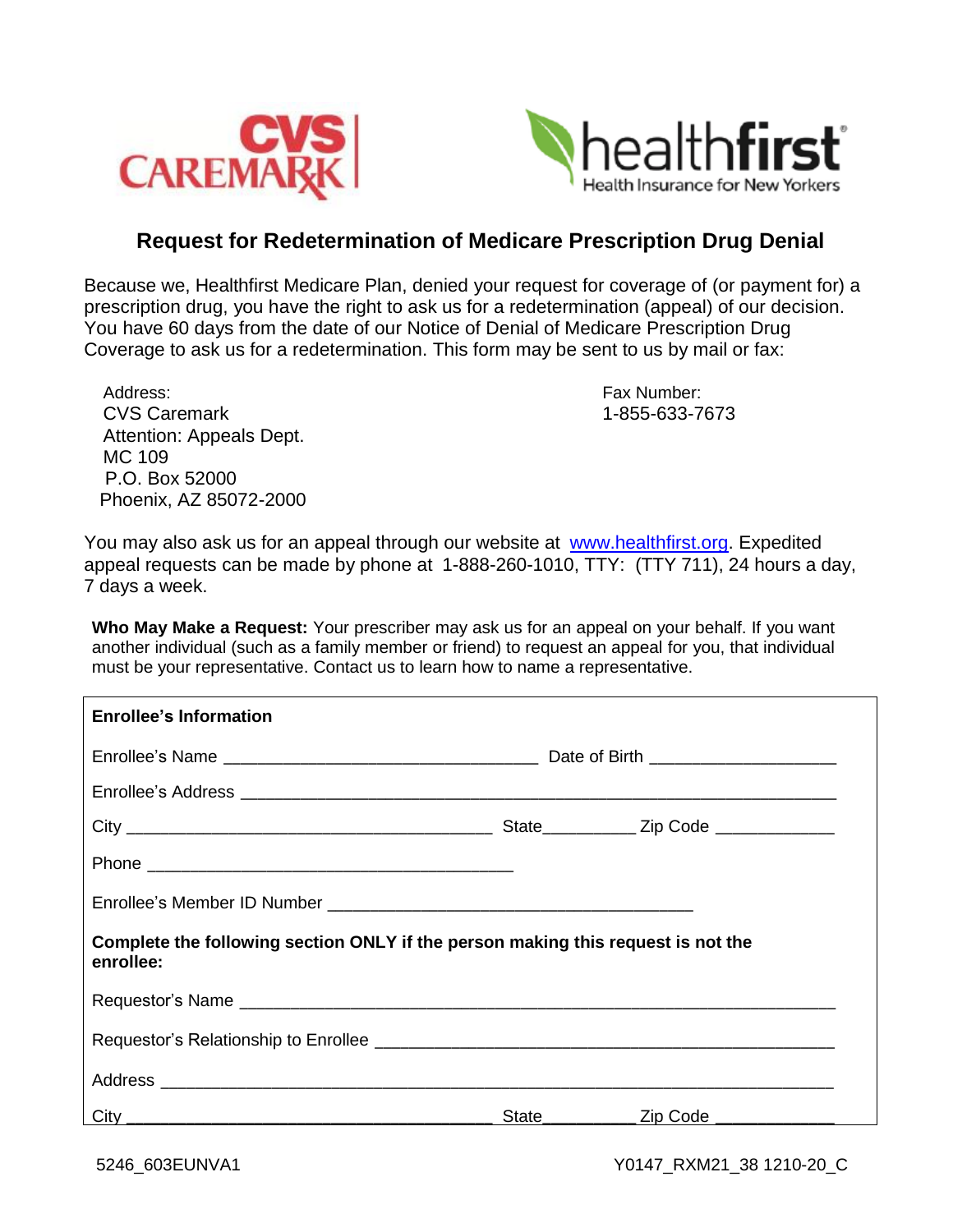| Representation documentation for appeal requests made by someone other than enrollee or<br>the enrollee's prescriber:                                                                                                                                                                                                                                                                                                                   |  |  |  |  |
|-----------------------------------------------------------------------------------------------------------------------------------------------------------------------------------------------------------------------------------------------------------------------------------------------------------------------------------------------------------------------------------------------------------------------------------------|--|--|--|--|
| Attach documentation showing the authority to represent the enrollee (a completed<br>Authorization of Representation Form CMS-1696 or a written equivalent) if it was not<br>submitted at the coverage determination level. For more information on appointing a<br>representative, contact your plan or 1-800-Medicare (1-800-633-4227), 24 hours a day, 7<br>days a week. TTY users call: 1-877-486-2048 or visit www.mymedicare.gov. |  |  |  |  |
| Prescription drug you are requesting:                                                                                                                                                                                                                                                                                                                                                                                                   |  |  |  |  |
|                                                                                                                                                                                                                                                                                                                                                                                                                                         |  |  |  |  |
| Have you purchased the drug pending appeal? $\square$ Yes $\square$ No                                                                                                                                                                                                                                                                                                                                                                  |  |  |  |  |
| If "Yes": Date purchased: $\_\_\_\_\_\_\_\$ Amount paid: $\frac{6}{9}$ $\_\_\_\_\_\_\_\_\_\_\_\_\_\_\_\_\_\_$ (attach copy of receipt)                                                                                                                                                                                                                                                                                                  |  |  |  |  |
|                                                                                                                                                                                                                                                                                                                                                                                                                                         |  |  |  |  |
|                                                                                                                                                                                                                                                                                                                                                                                                                                         |  |  |  |  |
| <b>Prescriber's Information</b>                                                                                                                                                                                                                                                                                                                                                                                                         |  |  |  |  |
|                                                                                                                                                                                                                                                                                                                                                                                                                                         |  |  |  |  |
|                                                                                                                                                                                                                                                                                                                                                                                                                                         |  |  |  |  |
|                                                                                                                                                                                                                                                                                                                                                                                                                                         |  |  |  |  |
|                                                                                                                                                                                                                                                                                                                                                                                                                                         |  |  |  |  |
| <b>Office Contact Person</b>                                                                                                                                                                                                                                                                                                                                                                                                            |  |  |  |  |

## **Important Note: Expedited Decisions**

If you or your prescriber believe that waiting 7 days for a standard decision could seriously harm your life, health, or ability to regain maximum function, you can ask for an expedited (fast) decision. If your prescriber indicates that waiting 7 days could seriously harm your health, we will automatically give you a decision within 72 hours. If you do not obtain your prescriber's support for an expedited appeal, we will decide if your case requires a fast decision. You cannot request an expedited appeal if you are asking us to pay you back for a drug you already received.

## ☐**CHECK THIS BOX IF YOU BELIEVE YOU NEED A DECISION WITHIN 72 HOURS. (if you have a supporting statement from your prescriber, attach it to this request).**

**Please explain your reasons for appealing.** Attach additional pages, if necessary. Attach any additional information you believe may help your case, such as a statement from your prescriber and relevant medical records. You may want to refer to the explanation we provided in the Notice of Denial of Medicare Prescription Drug Coverage and have your prescriber address the Plan's coverage criteria, if available, as stated in the Plan's denial letter or in other Plan documents. Input from your prescriber will be needed to explain why you cannot meet the Plan's coverage criteria and/or why the drugs required by the Plan are not medically appropriate for you.